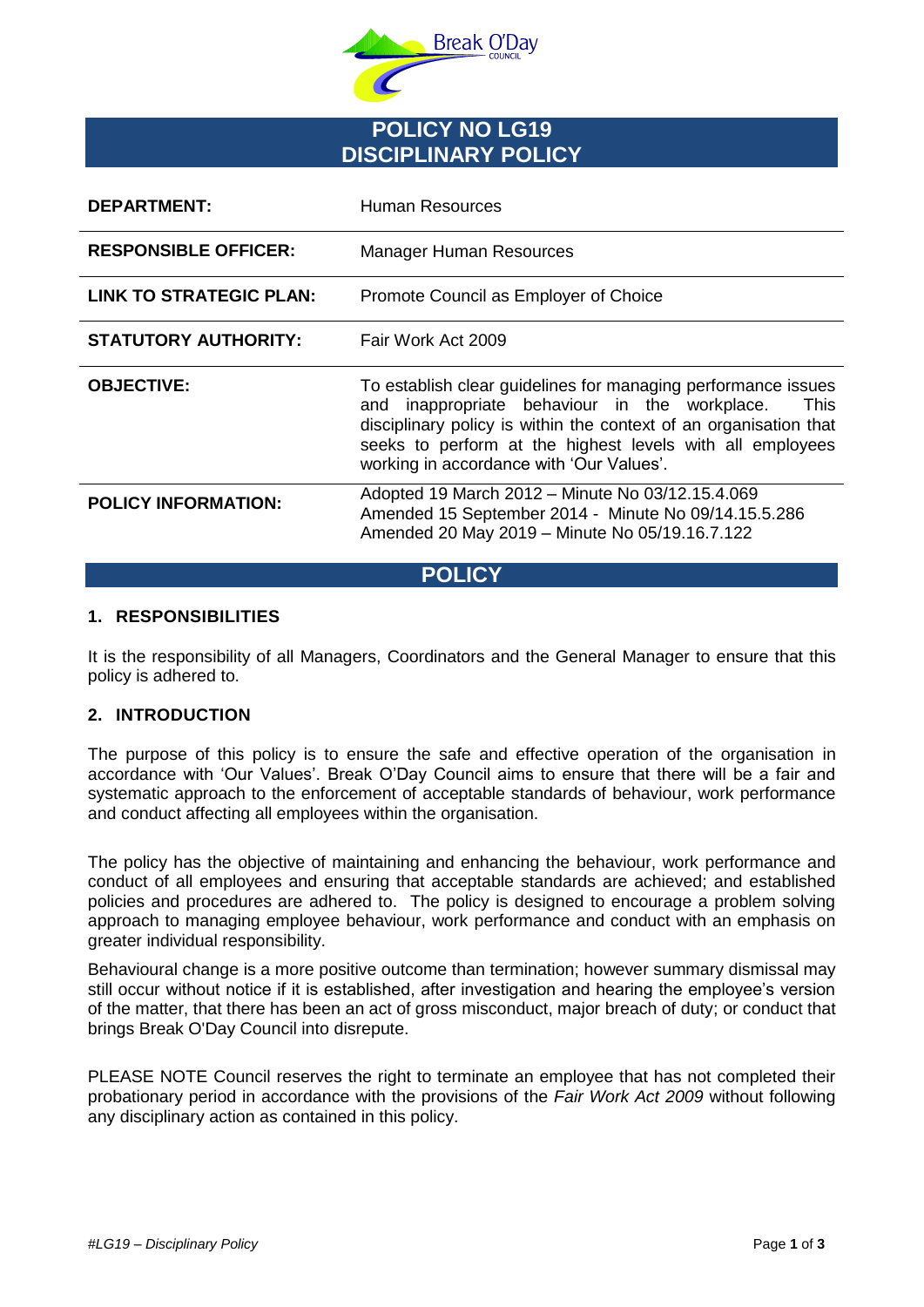

## **3. GUIDING PRINCIPLES**

The principles of natural justice and procedural fairness apply to this policy:

- Individuals must be made aware of the process to be followed in managing inappropriate behaviour, work performance and conduct.
- Individuals should have the opportunity to have representation.
- There must be a proper investigation of the allegation(s), ensuring that all parties are heard and that all relevant submissions are considered.
- Individuals must be given the opportunity to state their case, provide an explanation or put forward a defence.
- Individuals must be made aware of the potential consequences of inappropriate behaviour, work performance and conduct.
- The General Manager as decision-maker, must act fairly, impartially and without bias.

#### **4. COUNCIL'S RIGHTS AND RESPONSIBILTIES**

All conversations that deal with behaviour, attitude and/or performance should be treated as counselling sessions and should be dealt with in accordance to this policy. The objective of any counselling session should be to resolve the issue(s) by identifying options and determining courses of agreed action. Behavioural change is a more positive outcome than termination. Managers and Coordinators have a responsibility to:

- Ensure proceedings are not delayed and address issue(s) promptly.
- Confirm the employee is aware of and understands the required standard(s).
- Provide opportunity for the employee to have representation/support.
- Counsel in private (representatives and stakeholders as necessary).
- Collect and deal with objective evidence and facts, not subjective judgements.
- Seek to understand the employee's views.
- Involve the employee in determining options and solutions as much as possible
- Ensure that a reasonable/appropriate period/method for demonstration of change of behaviour/performance is specified and agreed to.
- Confirm the employee understands what proposed action(s) are likely to occur if unacceptable performance/behaviour continues.
- Follow up on all proposed action(s).

#### **5. EMPLOYEE'S RIGHTS AND RESPONSIBILITES**

- To a properly conducted and prompt investigation into alleged behaviour, work performance and conduct.
- Have the opportunity and sufficient notice, to respond to the allegation(s)
- To co-operate fully, truthfully and openly in any proceedings under this policy.
- To request the presence of a support person or the involvement of their union at any stage.

#### **6. SHOW CAUSE NOTICE**

If behaviour, work performance and conduct does not improve after a warning has been issued, or specific behaviour or new breaches continue to occur, a show cause notice as to why Council should not impose disciplinary action up to and including termination of the employee's employment, will be issued. The employee will be given not less than 5 working days to respond either in writing or verbally in a meeting scheduled with the General Manager. The show cause notice will outline the specific allegations that the employee will be responding to, and reiterate the employee's rights and obligations.